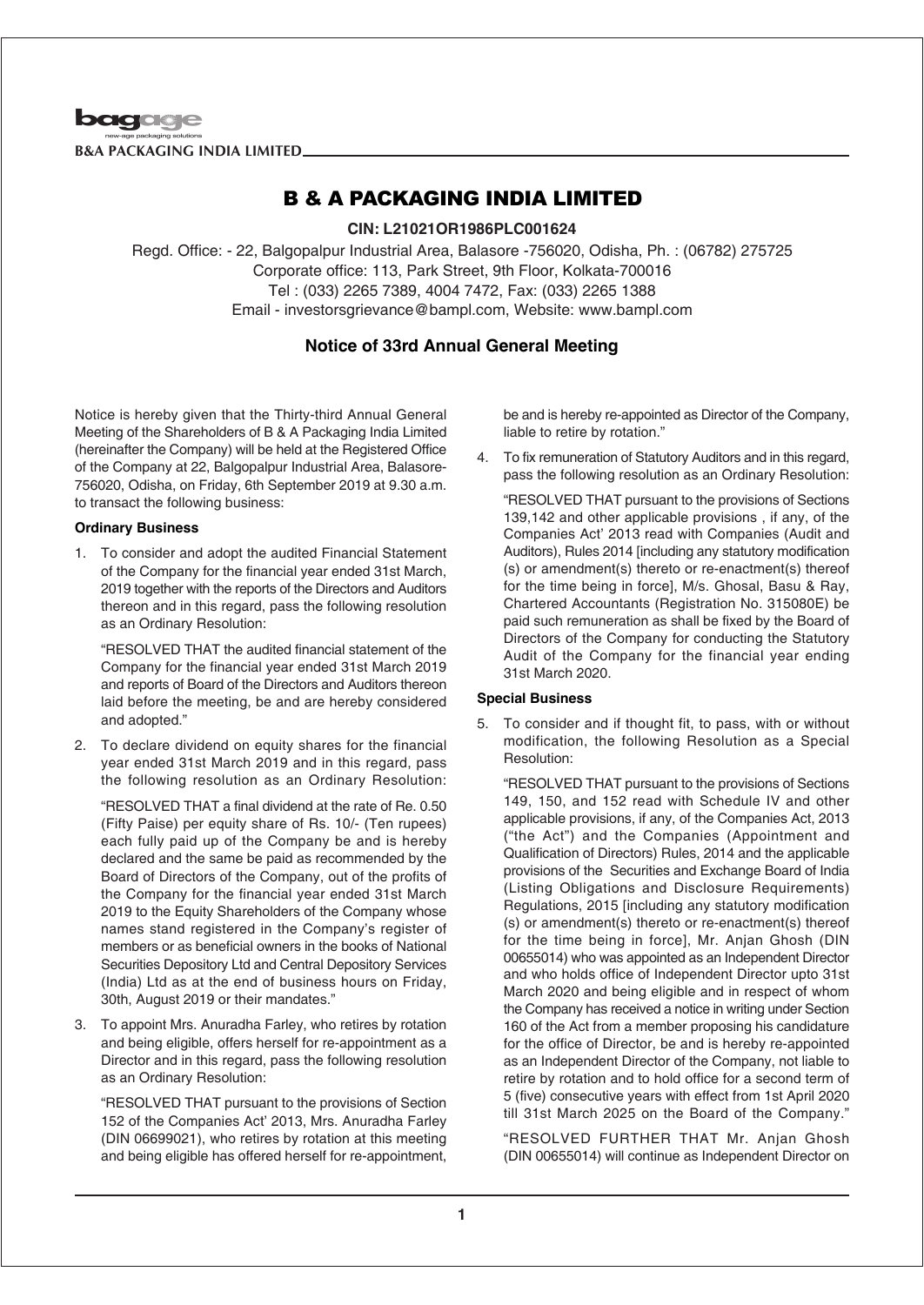

the Board of the Company on his attaining the age of 75 (Seventy five) years for the remaining period of his term of Directorship till the completion of his term of Directorship i.e. upto 31st March 2025."

6. To consider and if thought fit, to pass, with or without modification, the following Resolution as a Special Resolution:

"RESOLVED THAT pursuant to the provisions of Sections 149, 150, and 152 read with Schedule IV and other applicable provisions, if any, of the Companies Act, 2013 ("the Act") and the Companies (Appointment and Qualification of Directors) Rules, 2014 and the applicable provisions of the Securities and Exchange Board of India (Listing Obligations and Disclosure Requirements) Regulations, 2015 [including any statutory modification (s) or amendment(s) thereto or re-enactment(s) thereof for the time being in force], Mr. Basant Kumar Goswami (DIN 00003782) being eligible and in respect of whom the Company has received a notice in writing under Section 160 of the Act from a member proposing his candidature for the office of Director, be and is hereby appointed as an Independent Director of the Company, not liable to retire by rotation and to hold office with immediate effect for a term upto 31st March 2024 on the Board of the Company."

"RESOLVED FURTHER THAT Mr. Basant Kumar Goswami (DIN 00003782) will continue as Independent Director on the Board of the Company on his attaining the age of 75 (Seventy five) years to hold office till the completion of his term of Directorship i.e. upto 31st March 2024."

7. To consider and if thought fit, to pass, with or without modification, the following Resolution as an Ordinary Resolution:

"RESOLVED THAT further to the resolution passed at the Annual General Meeting of the members of the Company held on 29th September 2015 for appointment and remuneration payable to Mr. Somnath Chatterjee, Whole Time Director (DIN 00172364) of the Company and pursuant to the provisions of Sections 196, 197, 198 and Schedule V of the Companies Act' 2013 (hereinafter the Act') and other applicable provisions if any, [including any statutory modification (s) or amendment(s) thereto or re-enactment(s) thereof for the time being in force], consent of the members of the Company be and is hereby accorded for the payment of remuneration within the maximum permissible remuneration as specified in Section II Part II of the Schedule V of the Act' to Mr. Somnath Chatterjee for a period not exceeding 2 (two) years with effect from 1st April 2018 till completion of his present tenure of office i.e. 26th March 2020 on the terms and conditions as per following schedule, recommended by the Nomination and Remuneration Committee of Directors and approved by the Board of Directors, notwithstanding that in case of

absence or inadequacy of profit, such remuneration shall be payable to Mr. Somnath Chatterjee as minimum remuneration irrespective such remuneration may exceed the limits as prescribed in the provisions of Section 197 and 198 of the Act', however, such remuneration shall not exceed the limits as stated in the Schedule V of the Act' including any statutory modification(s) or amendment(s) thereto or re-enactment(s) thereof for the time being in force.

### **Schedule-Terms and Conditions**

- **(A)** Salary, Allowances and Perquisites-As per remuneration schedule originally approved by the Board of Directors in its meeting held on 27th March 2015 and approved by the Shareholders in its meeting held on 29th September 2015 and further amended by the Board of Directors and/ or Nomination and Remuneration Committee of Directors from time to time and within the maximum permissible remuneration as per section II, part II of Schedule V of the Companies Act' 2013 or any amendments thereto or any statutory modifications thereof, in the event, the Company registers no profits or its profits are inadequate.
- **(B)** Mr. Chatterjee shall also be eligible to the following perquisites subject to the approval of the Nomination and Remuneration Committee of Directors and/or Board of Directors which are not included in the computation of ceiling of remuneration specified in the Schedule V as above:
	- i) Contribution to Provident Fund, Superannuation fund or annuity fund to the extent these are either singly or put together are not taxable under the Income Tax Act' 1961.
	- ii) Gratuity payable to Mr. Chatterjee at a rate not exceeding half a month's salary for each completed year of service from the date of his joining in the group.
	- iii) Encashment of leave at the end of the tenure.

### **(C) Reimbursements**

- i) Mr. Chatterjee shall be entitled to re-imbursement of all actual out of pocket expenses incurred in connection with the business of the company which would include club memberships and entertainment expenses and such expenditure will not be grouped under perquisites or allowances in the computation of ceiling of remuneration specified in the Schedule V as above.
- ii) Provisions for use of chauffer driven company maintained cars, telephone and mobile phones at office and residence including long distance calls will not be grouped under perquisites or allowances in the computation of ceiling of remuneration specified in the Schedule V as above.

### **(D) Other terms**

i) As long as Mr. Chatterjee functions as Managerial person in the Company he shall not be paid any sitting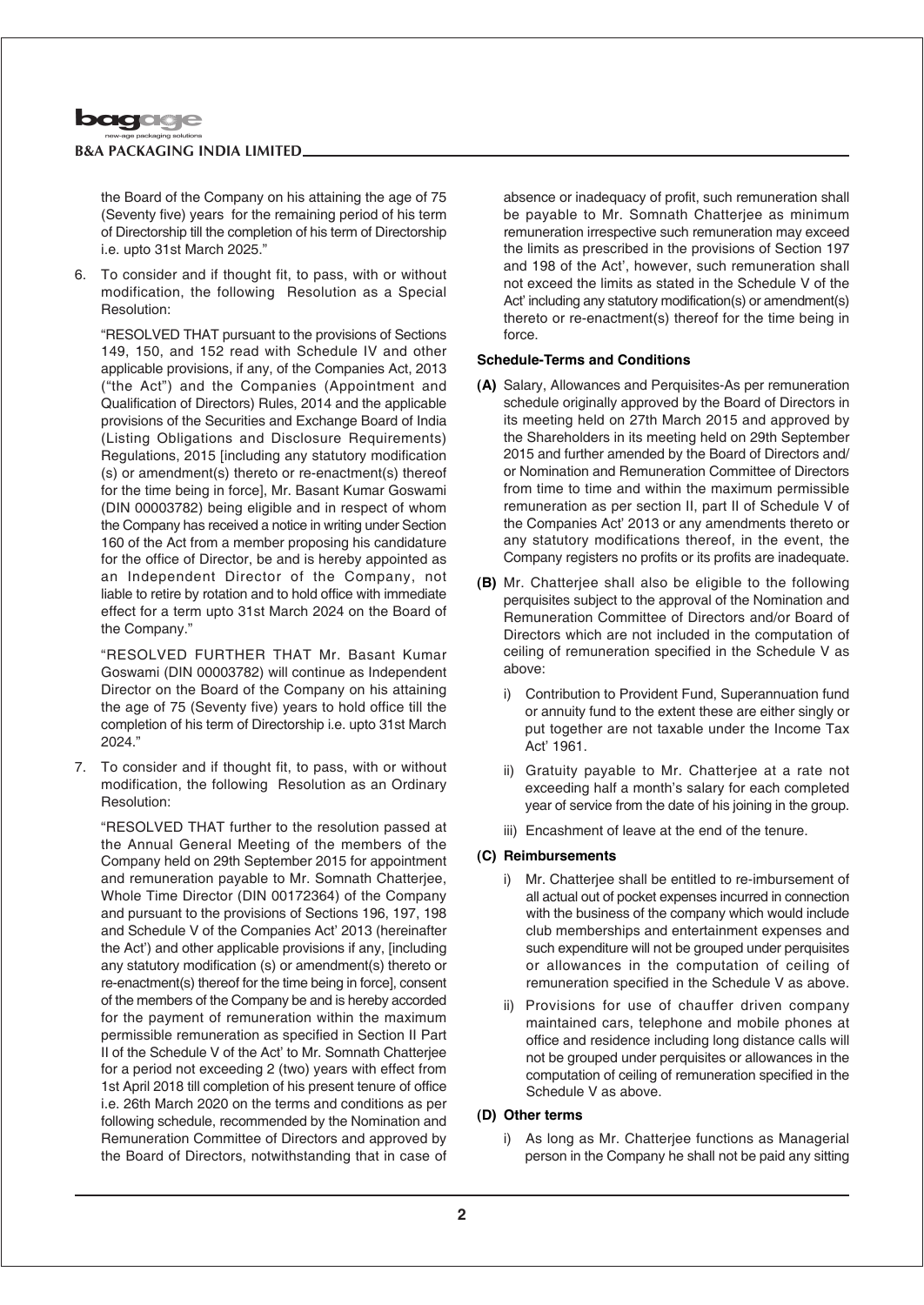

fees to attend any meeting of the Board and/ or Committee of Directors.

- ii) In the event of inadequacy or absence of profits in any financial year Mr. Chatterjee will be entitled to the payment of salary, allowances and perquisites as set out in para A above as minimum remuneration subject to necessary approvals, if any, notwithstanding the fact that such remuneration may exceed the limits prescribed under 197 of the Companies Act' 2013 alongwith the perquisites as set out in para B above which are not included in the computation of limits for the remuneration or perquisites aforesaid.
- (iii) Mr. Chatterjee will be entitled to earned/ privileged leave as per rules of the Company.
- (iv) Mr. Chatterjee being a managerial person in two companies and drawing remuneration from both the companies the total remuneration drawn from all the companies shall not exceed the higher maximum limits admissible under Section 197 or Schedule V of the Act', from any one of the companies where he is a managerial person.
- (v) The other terms and conditions of his appointment including powers, duties and remuneration as approved by the Board of Directors in its meeting held on 27th March 2015 and ratified by the Shareholders in its meeting held on 29th September 2015 and embodied in the agreement dated 28th October 2015 entered between the Company and Mr. Chatterjee and further amended by the Board of Directors and/ or Nomination and Remuneration Committee of Directors from time to time will remain in force for the remaining period of his Directorship.

RESOLVED FURTHER THAT the Board of Directors and/or Nomination and Remuneration Committee of Directors shall have the discretion and authority to modify the aforesaid terms of remuneration within the limits as prescribed under Section 197 and Schedule V of the Act' [including any statutory modification (s) or amendment(s) thereto or re-enactment(s) thereof for the time being in force] and as approved by the members.

By order of the Board of Directors

Place : Kolkata Date : 25th May, 2019

### **D. Chowdhury** Company Secretary

## **NOTES:**

- 1. A member entitled to attend and vote at the Annual General Meeting (AGM) may appoint a proxy to attend and vote on a poll instead of himself /herself and the proxy need not be a member of the Company. The instrument appointing proxy in order to be effective, must be received either at the office of the Registrar and Share Transfer Agent (RTA), M/s MCS SHARE TRANSFER AGENT LIMITED, 383, Lake Gardens, 1st Floor, Kolkata-700045 Phone: 033 4072-4051, 52, 53 Fax - 033 4072-4050 Email- mcssta@rediffmail.com. or at the Company's Registered Office not less than forty eight hours before the commencement of the meeting.
- 2. A person can act as a proxy on behalf of members not exceeding fifty and holding in the aggregate not more than ten percent of the total share capital of the Company. A member holding more than ten percent of the total share capital of the Company carrying voting rights may appoint a single person as proxy and such person shall not act as proxy for any other shareholder. A blank proxy form is enclosed with this Notice.
- 3. During the period beginning 24 hours before the time fixed for the commencement of the meeting and ending with the conclusion of the meeting, a member would be entitled to inspect the proxies lodged at any time during the business hours of the Company provided that not less than three days of notice in writing is given to the Company.
- 4. Corporate Members intending to send their authorized representative to attend the Meeting are requested to send a certified copy of the Board Resolution authorizing their representative to attend and vote on their behalf at the AGM.
- 5. Explanatory Statement pursuant to section 102 of the Companies Act' 2013 (hereinafter the Act') relating to the Special Business to be transacted at the meeting is annexed hereto.
- 6. Copies of all documents referred to in the notice are available for inspection by the members at the registered office of the Company during normal business hours on all working days upto and including the day of the AGM of the Company. The terms and conditions of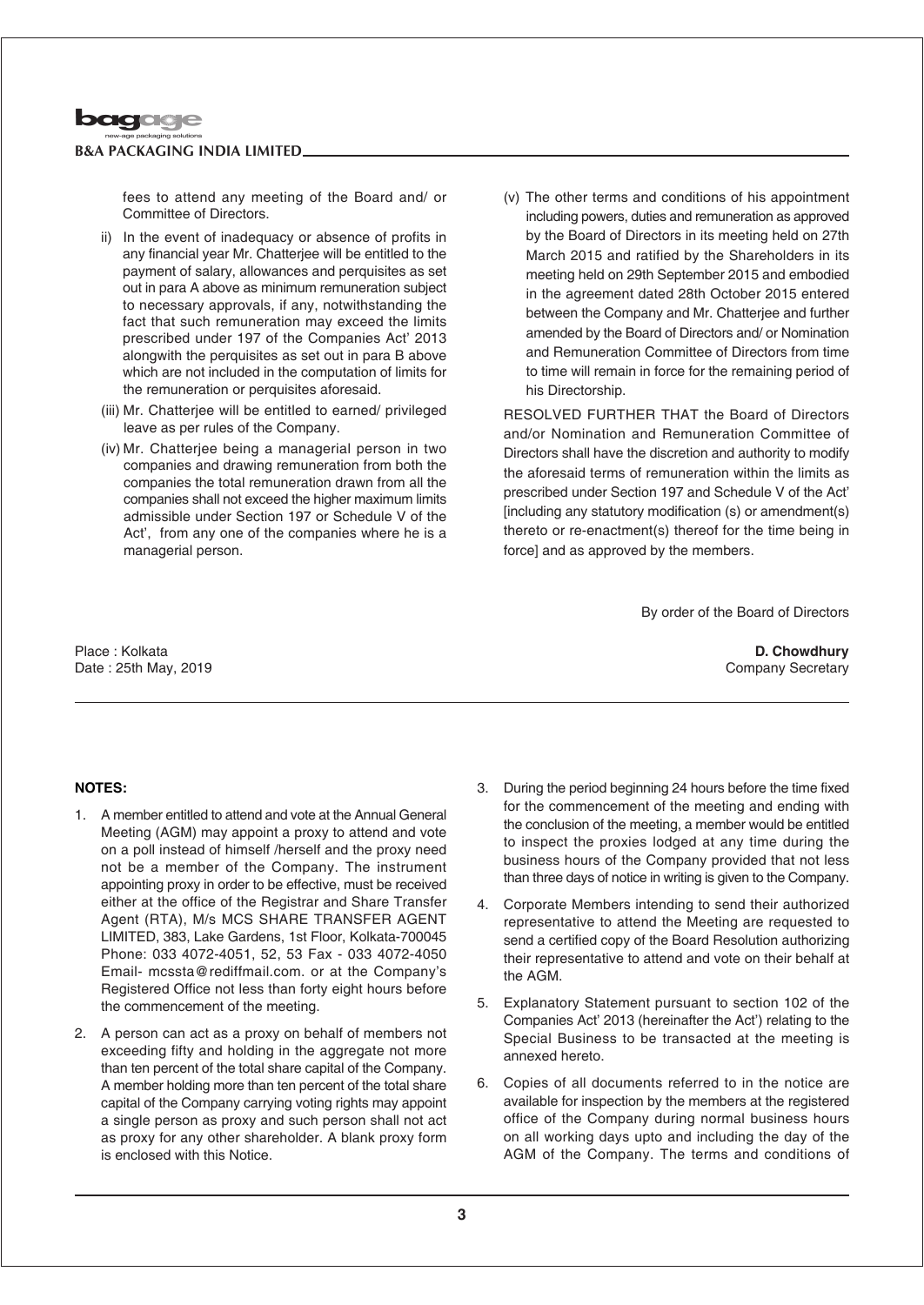

reappointment of Independent Directors are open for inspection by the members at the registered office of the Company on all working days during business hours up to the date of the meeting and also available at the website of the Company at www.bampl.com. The Register of Directors and Key Managerial Personnel and their shareholding and Register of Contracts and Arrangements in which Directors are interested maintained under sections 170 and 189 of the Act' respectively will be available for inspection by the members at the AGM.

- 7. The Company has set Friday, 30th August 2019 as 'Record Date' for taking record of the Shareholders of the Company who will be eligible for casting their vote on the resolutions to be passed in the ensuing Annual General Meeting as above, in both remote e-voting and physical mode.
- 8. Pursuant to the provision of section 91 of the Companies Act, 2013, the Register of Members and the Share Transfer Books of the Company shall remain closed from Saturday, 31st August 2019 to Friday, 6th September 2019 (both days inclusive).
- 9. The Dividend, as recommended by the Board, if declared at the AGM, will be paid, subject to the provisions of Section 126 of the Companies Act, 2013 to those member or their mandates
	- (i) Whose name appear as Beneficial Owners as at the close of business hours on Friday, 30th August 2019 in the list to be furnished by National Securities Depositories Ltd (NSDL) and Central Depository Services (India) Ltd (CDSL) in respect of shares held in electronic form and
	- (ii) Whose names appear as members in the Register of Members of the Company on or before Friday, 30th August 2019.
- 10. Shareholders are requested to note that Securities and Exchange Board of India (SEBI) vide its circular dated 20th April 2018 has directed Companies to distribute dividends via ECS/NEFT or other approved electronic mode or by physical instrument such as warrants/demand draft incorporating bank details of the shareholders. Accordingly shareholders holding shares in demat form are requested to update their demat account with the DP and those shareholders holding shares in physical form are requested to submit the form appended at the end of the Annual Report alongwith a cancelled cheque of the Bank Account to the RTA of the Company to enable them to update the necessary records for payment of dividends in electronic/approved mode.
- 11. Shareholders who have not registered their email address are requested to register their e-mail ID.
	- i) Shareholders holding shares in demat form may register their e-mail ID against their demat account with respective DP.
- ii) Shareholders holding shares in physical form may register their email ID by writing/sending an email to the Company at investorsgrievance@bampl.com.
- 12. Shareholders are requested:
	- i) To note that correspondences should be addressed to RTA of the Company M/s. MCS SHARE TRANSFER AGENT LIMITED, 383, Lake Gardens, 1st Floor, Kolkata-700045 Phone: 033 4072-4051, 52, 53 Fax- 033 4072-4050, Email mcssta@ rediffmail.com.
	- ii) To notify change in address immediately to the RTA of the Company quoting folio number.
	- iii) The Securities and Exchange Board of India has mandated the submission of Permanent Account Number (PAN) by every participant in the securities market. Shareholders can submit their PAN to the Company's RTA.
	- iv) Quote their DP ID/Client ID number or folio number in all their correspondences.
	- v) In case of inconvenience write to the Company Secretary at 113, Park Street, 9th Floor, Kolkata 700016 or Email at investorsgrievance@bampl.com
- 13. Shareholders who have not so far encashed their Dividend Warrants for the Financial Year ended 31st March 2014, 2015, 2016, 2017 and 2018 may immediately approach the Company's RTA, MCS Share Transfer Agent Ltd to claim the unpaid dividends. Shares with respect to which dividends remain unclaimed for seven years will be transferred to the Investor Education and Protection Fund (IEPF) as per section 123 of the Act' and applicable laws.
- 14. Members holding shares in physical form are requested to convert their holdings in dematerialized form to eliminate risks associated with physical shares and better management of the shares. Members can write to the Company's RTA in this regard. Members are requested to note that SEBI vide its circulars dated 8th June 2018 and 30th November 2018 has mandated that with effect from 1st April 2019 transfer of shares in listed companies could not be processed unless such shares are held in dematerialized form.
- 15. Shareholders are requested to consider making nominations in respect of their shareholding to ease the process of transmission. Shareholders holding shares in physical form are requested to register their nominations by submitting the nomination form appended at end of the Annual Report to the RTA.
- 16. The Annual report 2018-19 and Notice of the Annual General Meeting, Attendance Slip and Proxy Form are being sent in electronic form to all the members whose email IDs are registered with the Company/DP. For members who have not registered their email addresses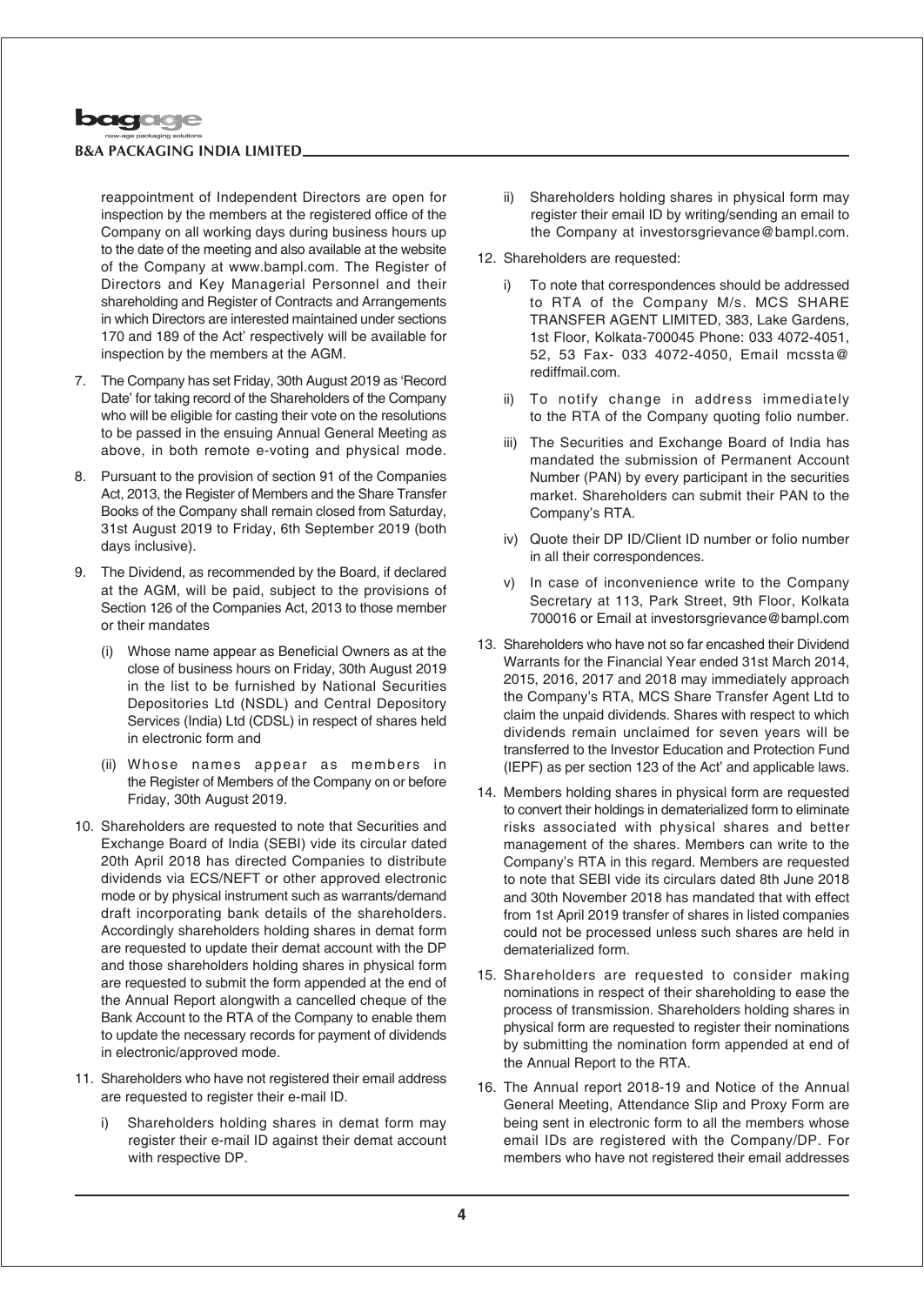

physical copies of the aforesaid documents are being sent in the permitted mode. Annual Report for the financial year ended 31st March 2019,Notice of the Annual General Meeting, Attendance Slip and Proxy Form are also available in the Company's website at www.bampl.com.

- 17. Members seeking any information with regard to accounts are requested to write to the Company Secretary at least 10 days in advance of AGM to enable the Company to keep the information ready.
- 18. In compliance with the provisions of section 108 of the Companies Act' 2013 and the rules framed thereunder, the members are provided with the facility to cast their vote electronically, through remote e-voting services provided by Central Depository Services (India) Ltd (CDSL) on the resolutions set forth in this notice.
- 19. Mr. Tarun Chatterjee, Advocate (Enrolment No. WB 2068) failing him, Ms. Binita Pandey, Practicing Company Secretary (PCS No. 19730) has been appointed as the Scrutinizer to scrutinize the e-voting process. The Scrutinizer shall as early as possible from the conclusion of the e-voting period, unblock the votes in the presence of at least two (2) witnesses not in employment of the Company and make a Scrutinizer's Report of the votes cast in favour or against, if any, to the Chairman of the AGM.

### **20. SHAREHOLDER'S INSTRUCTIONS FOR REMOTE E-VOTING**

### **The instructions for shareholders voting electronically are as under:**

- (i) The voting period begins on Tuesday, 3rd September 2019 at 10 a.m. and ends on Thursday, 5th September 2019 at 5 pm. During this period shareholders' of the Company, holding shares either in physical form or in dematerialized form, as on the cut-off date (record date) on Friday, 30th August 2019 may cast their votes electronically. The remote e-voting module shall be disabled by CDSL for voting thereafter.
- (ii) Shareholders who have already voted through remote e-voting prior to the meeting date would not be entitled to vote on poll at the meeting venue.
- (iii) The shareholders should log on to the e-voting website www.evotingindia.com.
- (iv) Click on Shareholders tab.
- (v) Now Enter your User ID
	- a. For CDSL: 16 digits beneficiary ID,
	- b. For NSDL: 8 Character DP ID followed by 8 Digits Client ID,
	- c. Members holding shares in Physical Form should enter Folio Number registered with the Company.
- (vi) Next enter the Image Verification as displayed and click on Login.
- (vii) If you are holding shares in demat form and had logged on to www.evotingindia.com and voted on an earlier voting of any company, then your existing password is to be used.
- (viii)If you are a first time user follow the steps given below:

|                                                    | For Members holding shares in<br>Demat Form and Physical Form                                                                                                                                                                                                                                  |
|----------------------------------------------------|------------------------------------------------------------------------------------------------------------------------------------------------------------------------------------------------------------------------------------------------------------------------------------------------|
| <b>PAN</b>                                         | Enter your 10 digit alpha-numeric PAN<br>issued by Income Tax Department.                                                                                                                                                                                                                      |
|                                                    | (Applicable for both demat shareholders)<br>as well as physical shareholders)                                                                                                                                                                                                                  |
|                                                    | • Members who have not updated<br>their PAN with the Company/<br>depository participant are<br>requested to use the first two<br>letters of their name and the 8<br>digits of the sequence number<br>in the PAN Field.                                                                         |
|                                                    | In case the sequence number is<br>less than 8 digits enter the<br>applicable number of 0's before<br>the number after the first two<br>characters of the name in<br>CAPITAL letters. e.g. If your<br>name is Ramesh Kumar with<br>sequence number 1 then enter<br>RA00000001 in the PAN Field. |
| Dividend Bank<br>Details OR Date of<br>Birth (DOB) | Enter the Dividend Bank Details<br>or Date of Birth (in dd/mm/yyyy<br>format) as recorded in your demat<br>account or in the Company<br>records in order to login.                                                                                                                             |
|                                                    | If both the details are not<br>recorded with the depository or<br>Company please enter the<br>member id / folio number in the<br>dividend bank details field as<br>mentioned in instruction (v).                                                                                               |

- (ix) After entering these details appropriately, click on "SUBMIT" tab.
- (x) Members holding shares in physical form will then directly reach the company selection screen. However, members holding shares in demat form will now reach 'Password Creation' menu wherein they are required to mandatorily enter their login password in the new password field. Kindly note that this password is to be also used by the demat holders for voting for resolutions of any other company on which they are eligible to vote, provided that company opts for remote e-voting through CDSL platform. It is strongly recommended not to share your password with any other person and take utmost care to keep your password confidential.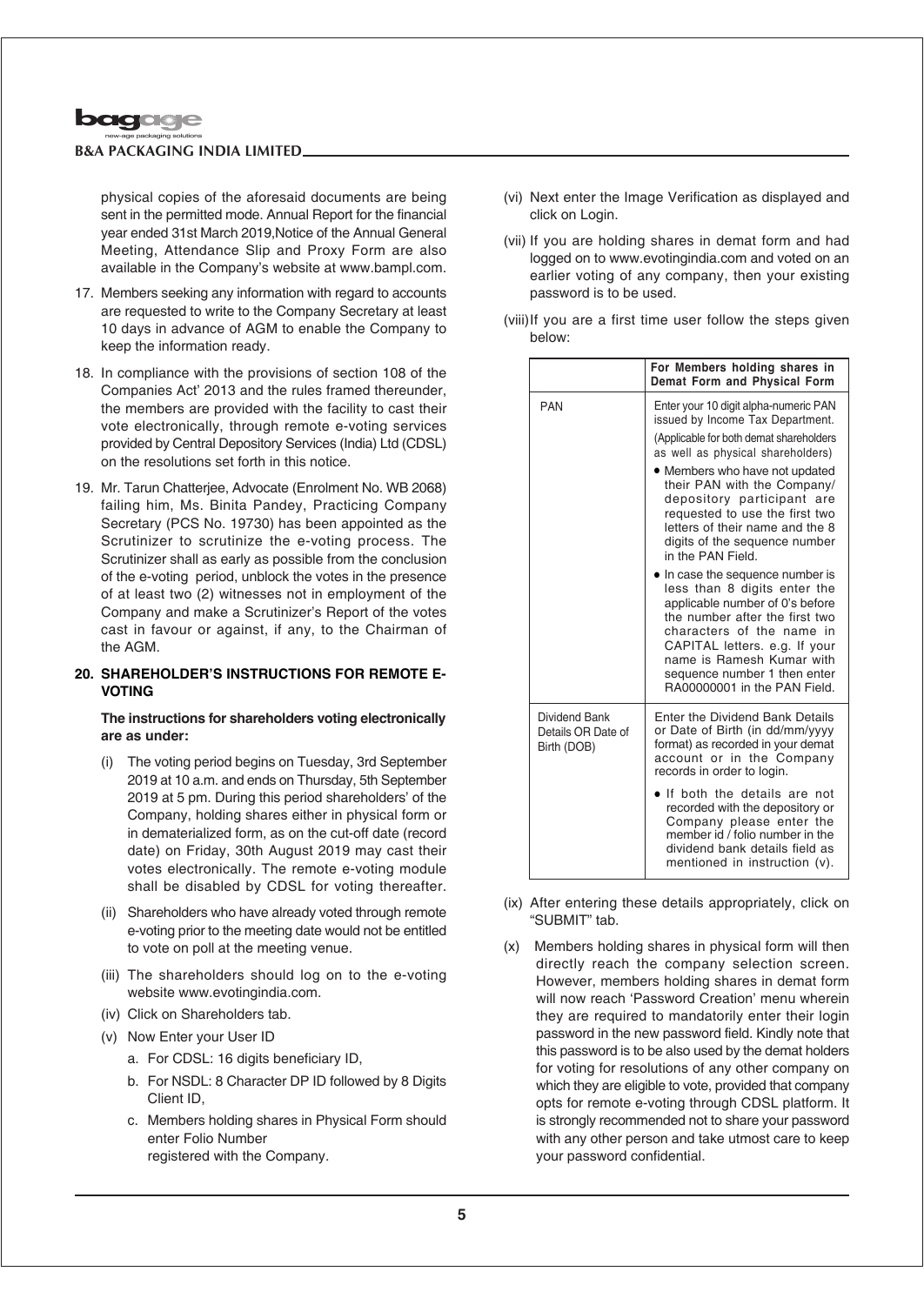

- (xi) For Members holding shares in physical form, the details can be used only for e-voting on the resolutions contained in this Notice.
- (xii) Click on the EVSN for the relevant BandAPack on which you choose to vote.
- (xiii) On the voting page, you will see "RESOLUTION DESCRIPTION" and against the same the option "YES/NO" for voting. Select the option 'YES' or 'NO' as desired. The option 'YES' implies that you assent to the Resolution and option 'NO' implies that you dissent to the Resolution.
- (xiv) Click on the "RESOLUTIONS FILE LINK" if you wish to view the entire Resolution details.
- (xv) After selecting the resolution you have decided to vote on, click on "SUBMIT". A confirmation box will be displayed. If you wish to confirm your vote, click on "OK", else to change your vote, click on "CANCEL" and accordingly modify your vote.
- (xvi) Once you "CONFIRM" your vote on the resolution, you will not be allowed to modify your vote.
- (xvii) You can also take a print of the votes cast by clicking on "Click here to print" option on the voting page.
- (xviii)If a demat account holder has forgotten the login password then enter the User ID and the image verification code and click on Forgot Password and enter the details as prompted by the system.
- (xix)Shareholders can also cast their vote using CDSL's mobile application m-voting available for android based mobiles. The m-voting app can be downloaded from Google Play. Apple and Windows phone users can download the app from the App store and Windows phone store respectively. Please follow the instructions as prompted by the mobile app while voting on your mobile.

### **(xx)Note for Non – Individual Shareholders and Custodians**

- Non-Individual shareholders (i.e. other than Individuals, HUF, and NRI etc.) and Custodian are required to log on to www/evotingindia.com and register themselves as Corporates.
- A scanned copy of the Registration Form bearing the stamp and sign of the entity should be emailed to helpdesk.evoting@ cdslindia.com
- After receiving the login details a Compliance User should be created using the admin login and password. The Compliance User would be able to link the account(s) for which they wish to vote on.
- The list of accounts linked in the login should be

mailed to helpdesk.evoting@ cdslindia.com and on approval of the accounts they would be able to cast their vote.

- <sup>l</sup> A scanned copy of the Board Resolution and Power of Attorney (POA) which they have issued in favour of the Custodian, if any, should be uploaded in PDF format in the system for the scrutinizer to verify the same.
- (xxi)In case you have any queries or issues regarding remote e-voting, you may refer the Frequently Asked Questions ("FAQs") and e-voting manual available at www.evotingindia.com under help section or write an email to helpdesk.evoting@ cdslindia.com.

### **Other instructions on remote e-voting**

- (i) The remote e-voting period commence on Tuesday, 3rd September 2019 at 10 a.m. and ends on Thursday, 5th September 2019 at 5 pm. During this period, shareholders holding shares either in physical form or in dematerialised mode as on Friday, 30th August 2019 may cast their vote electronically. The remote e-voting module will be disabled by CDSL for voting hereafter. Once the vote on resolutions is casted by the shareholder, he shall not be allowed to change it subsequently.
- (ii) The voting rights of the shareholders will be in proportion of their shares as on Friday, 30th August 2019 to the paid up equity share capital of the Company. However, any person who acquires Share(s) and become a member after dispatch of notice and held shares as on cut-off date may obtain the sequence number of remote e-voting by sending a request to the Company's RTA at mcssta@rediffmail.com
- (iii) Provision of electronic voting will not be extended during the AGM, however those members who have not casted their vote through remote e-voting will be allowed to vote on poll. Those members who have exercised their voting through remote e-voting prior to the meeting may participate in the AGM but will not be entitled to vote on poll during the meeting.
- (v) The Scrutinizer will make his/her report of the votes casted in favour or against, if any, to the Chairman or a person authorised by him on Saturday, 7th September 2019 and he shall declare the results of the voting forthwith.
- (vi) The results declared along-with the Scrutinizer's Report shall be placed on the Company's website www.bampl.com and will be available in the website of CDSL and will be communicated to Bombay Stock Exchange where the shares of the Company are listed.
- 21. Details in respect of Directors seeking appointment/reappointment at the AGM are provided herewith. The Directors have furnished requisite declarations for their appointment/ reappointment.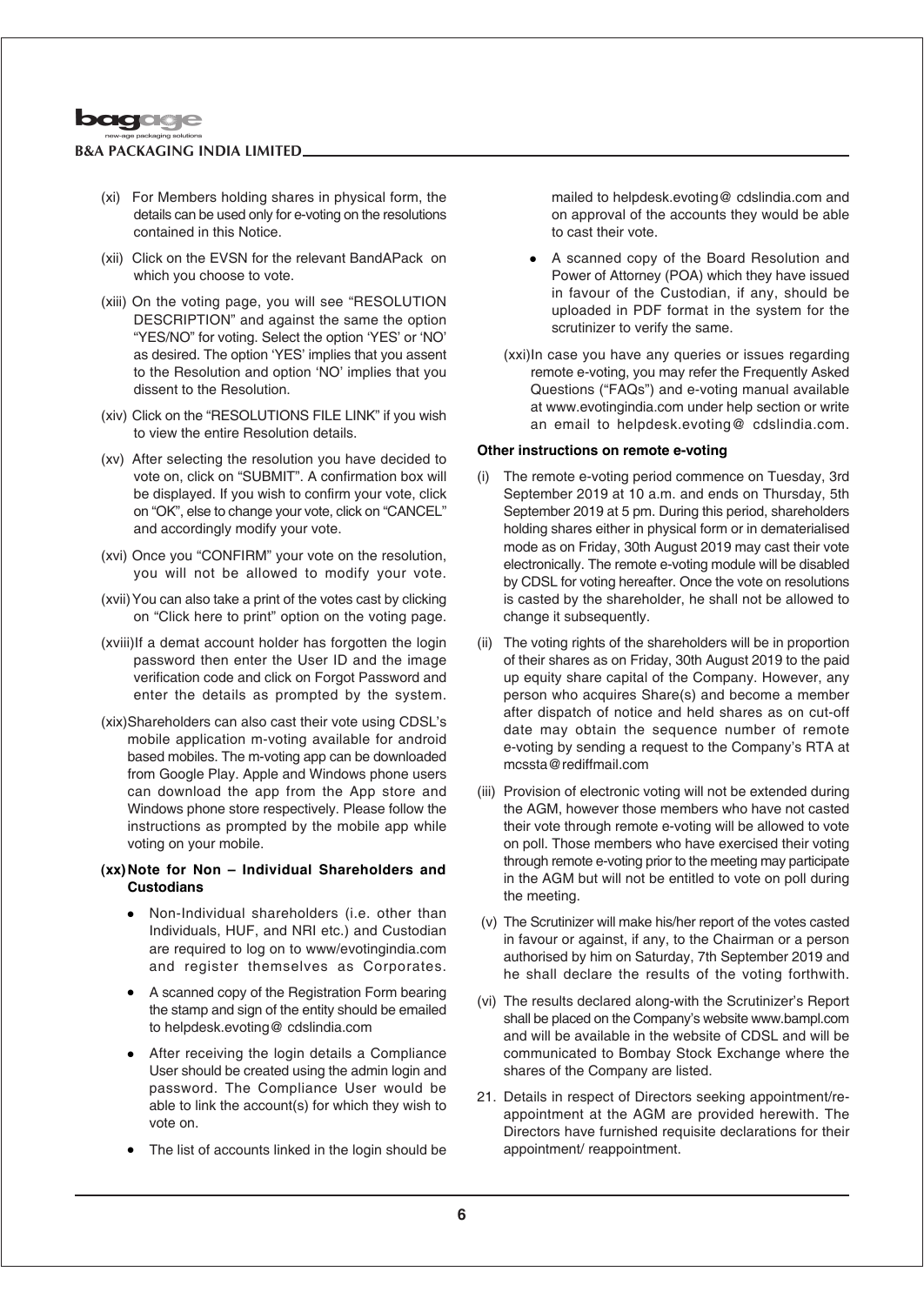

### (i) Mrs. Anuradha Farley**,** born in Assam on 21st February 1954, took over from her late father as Chairman of the Board of Directors of B & A Packaging India Limited on 13th November 2013. Mrs. Farley is a UK citizen and a Person of Indian Origin (PIO). She attended Woodstock School, Mussorie from 1964 to 1970 and trained as a professional artist and illustrator first at Sir J J School of Arts in Bombay, 1970 to 1973, then at State University of New York, Fashion Institute of Technology (F.1.T.) from 1978 to 1981. She graduated from F.I.T. Summa cum Laude and was runner up for valedictorian. She has held five solo art exhibitions in Tokyo (1988), Hong Kong (1990 and 1992) and London (1994 and 1997). Her fashion illustrations have appeared in the New York Times and Women's Wear daily and she also illustrated a book on executive women's fashion in New York City in 1982. She is a member of Nomination and Remuneration Committee of Directors of the Company. She is not related to any Director on the Board. She does not hold any shares in the Company.

(ii) Mr. Anjan Ghosh,born on 15th July 1949, is a fellow member of Institute of Chartered Accountants of India, and was associated with J. Thomas group of companies, a reputed tea broking house in Kolkata for 34 years where he was elevated to Managing Director and Vice Chairman. Currently he works as a corporate consultant. Mr. Ghosh joined the Directorate on 24th April 2010. Mr. Ghosh is the Chairman of the Audit Committee and Nomination and Remuneration Committee of Directors of the Company and member of the Stakeholders Relationship Committee, Corporate Social Responsibility Committee and Share Transfer Committee of Directors. He is not related to any Director on the Board. Mr. Ghosh does not hold any shares in the Company.

(iii) Mr. Goswami born in 29th January 1935 is a retired IAS officer and held very senior positions during his career viz. Chief Secretary, Govt. of Jammu and Kashmir, Secretary, Tourism, Government of India etc. He has remained Director in the Board of several reputed companies like, Jaiprakash Associates Ltd, Jaypee Infratech Ltd and Jaypee Development Corporation Ltd and serves the Board of Conservation Corporation of India Pvt. Ltd, New Kelinworth Pvt. Ltd. etc. He is also past Chairman of the Tea Board of India. He is not related to any Director on the Board. He doesn't hold any shares in the Company.

Particulars of Directorship of the above-mentioned Directors in other listed Indian Companies are tabled below.

| Name of the<br><b>Director</b> | Number of<br>meetings of<br><b>Board</b><br>attended<br>during FY<br>2018-19 | Remuneration<br>received<br>during FY<br>2018-19 (in Rs.<br>Lac) | Name of the<br>other Listed<br><b>Companies</b><br>where the<br>appointee is<br>also a Director | Category of<br><b>Directorship</b>              | Committee<br><b>Membership</b>                                                                                                                                                                                            | Chairmanship<br>in Committees                                                 |
|--------------------------------|------------------------------------------------------------------------------|------------------------------------------------------------------|-------------------------------------------------------------------------------------------------|-------------------------------------------------|---------------------------------------------------------------------------------------------------------------------------------------------------------------------------------------------------------------------------|-------------------------------------------------------------------------------|
| Mrs. Anuradha<br>Farley        | $\mathbf{1}$                                                                 | 0.25                                                             | B&A Ltd.                                                                                        | Non-Executive<br>Director, Chairman<br>of Board | Nil                                                                                                                                                                                                                       | Nil                                                                           |
| Mr. Anjan Ghosh                | 5                                                                            | 3.58                                                             | B&A Ltd.                                                                                        | Independent<br>Director                         | (i) Audit Committee<br>(ii) Nomination and<br>Remuneration<br>Committee<br>(iii) Stakeholder's<br>Relationship<br>Committee<br>(iv) Corporate<br>Social<br>Responsibility<br>Committee<br>(v) Share Transfer<br>Committee | (i) Audit<br>Committee<br>(ii) Nomination<br>and<br>Remuneration<br>Committee |
| Mr. Basant Kumar<br>Goswami    | Not<br>Applicable                                                            | Not<br>Applicable                                                | B&A Ltd.                                                                                        | Independent<br>Director                         | (i) Audit<br>Committee<br>(ii) Nomination and<br>Remuneration<br>Committee                                                                                                                                                | Nil                                                                           |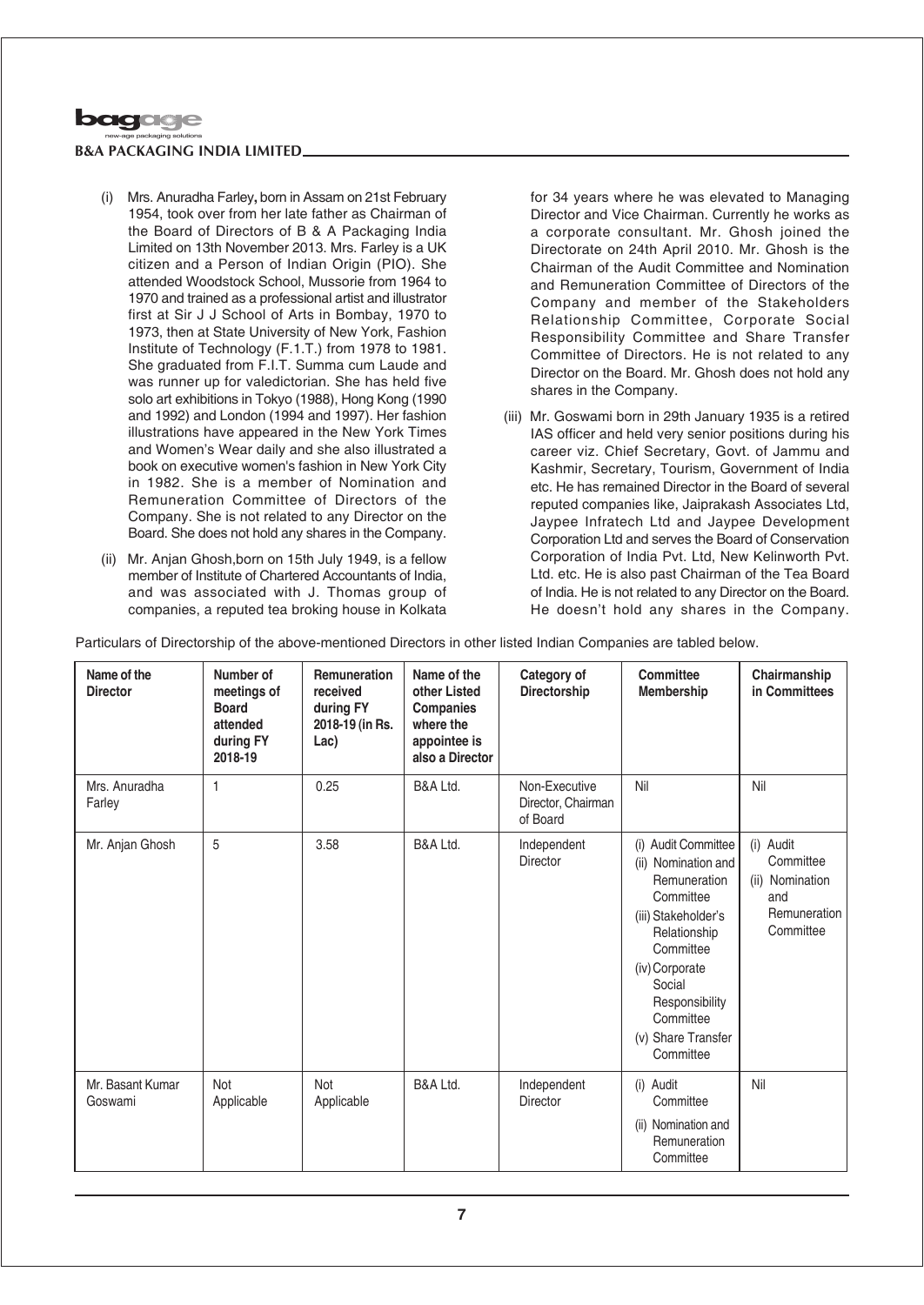

22. The route map of the venue of the meeting is attached herewith for convenience of the Members.



## **Route Map of the Venue of Annual General Meeting**

### **EXPLANATORY STATEMENT PURSUANT TO SECTION 102 (1) OF THE COMPANIES ACT' 2013**

The following Statement sets out the material facts relating to the Special business mentioned in the Notice:

### **Item No. 5**

The Members of the Company in the Annual General Meeting of the Company held on 29th September 2015 approved the appointment of Mr. Anjan Ghosh (DIN 00655014) as an Independent Director on the Board of the Company (hereinafter the Board) for an initial term of five consecutive years to hold office upto 31st March 2020.

In terms of section 149 and Schedule IV of the Companies Act' 2013 (hereinafter the Act') read with Regulation 25 of the Securities and Exchange Board of India (Listing Obligations and Disclosure Requirements) Regulations, 2015 (hereinafter the SEBI (LODR), an independent director shall hold office for an initial term of five consecutive years but shall be eligible for re-appointment on passing a Special Resolution by the Members of the Company. Accordingly, on passing Special Resolution by the Members of the Company the above mentioned Director would stand eligible for re-appointment as Independent Director on the Board for a 2nd term of five consecutive years on expiry of his existing tenure of Directorship as mentioned above. Further, in terms of Securities and Exchange Board of India (Listing Obligations and Disclosure

Requirements) (Amendment) Regulations, 2018, consent of the Members by way of Special Resolution is also required for continuation of the office of a Non-Executive Director on his attaining the age of seventy five years with effect from 1st April 2019. Mr. Anjan Ghosh will be attaining the age of seventy five years on 15th July 2024 as Non-Executive Director on the Board if re-appointed by the Members for a 2nd term of five consecutive years.

The Company has received notice in writing from a Member of the Company under Section 160 of the Act, proposing candidatures of Mr. Anjan Ghosh for the office of Director of the Company.

Prior to joining this Directorate, Mr. Anjan Ghosh served J. Thomas & Company a professionally managed business house where he reached the highest echelon of the corporate structure and was elevated to the position of Vice-Chairman and Managing Director. As a member of the Board, Mr. Ghosh has been effectively advising the management on issues of strategy, performance, risk management and deployment of resources in the Company. The Company had received expert guidance from Mr. Ghosh on issues relating to financial management and banking solutions. Mr. Ghosh has been profound adherent of good corporate governance and has been practicing as such across the Board and Committees of listed companies where he is a Director. As a Chairman of the Audit Committee he has remained a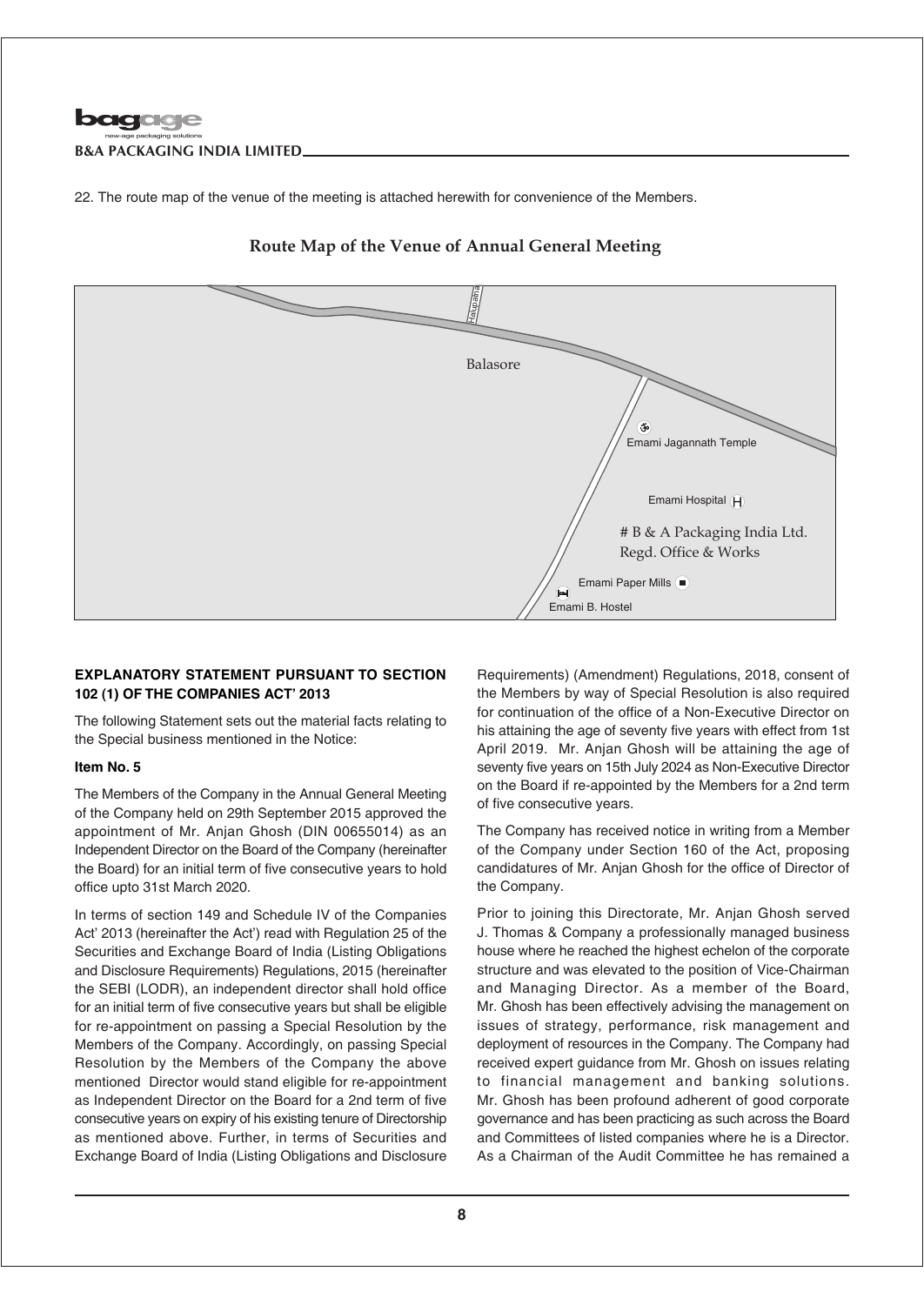

keen contributory in reviewing Company's financial reporting process and financial statements. As a highly involved company director he has brought appropriate clarification or amplification of information on certain topics which were vital and delicate to the Company.

In terms of what has been stated in para 4 above, the Board is of the view that continued association Mr. Anjan Ghosh would be beneficial for future development and business prospect of the Company. Besides, given the knowledge, experience and performance of the aforesaid Director and contribution to Board processes by him, it would be appropriate that he may continue to serve on the Board as an Independent Director for a 2nd term of five consecutive years to hold office from 1st April 2020 to 31st March 2025.

Accordingly, in compliance with the applicable provisions of the Act' and relevant rules and regulations framed thereunder and SEBI (LODR) the Board at its meeting held on 25th May 2019, recommended for the approval of the Members in this Annual General Meeting (hereinafter 'the AGM') for the reappointment of Mr. Anjan Ghosh with effect from 1st April 2020 for a 2nd term of five consecutive years and to hold office as non-executive Independent Director on attaining the age of 75 years till completion of his term of Directorship i.e. upto 31st March 2025.

Company has received declaration from Mr. Anjan Ghosh that he meets the criteria of Independence prescribed under Section 149 and Schedule IV of the Act read with the Companies (Appointment and Qualification of Directors) Rules, 2014 and Regulation 16 of the SEBI (LODR).

In the opinion of the Board, the Mr. Anjan Ghosh fulfills the conditions specified in the Act, the Rules thereunder and the SEBI (LODR) for re-appointment as Independent Director and that he is independent of the management of the Company.

Additional information in respect of Mr. Anjan Ghosh pursuant to the SEBI (LODR) and the Secretarial Standard on General Meetings is appended in the notice of the AGM.

None of the other Directors and Key Managerial Personnel of the Company, or their relatives, other than Mr. Anjan Ghosh is interested or concerned in the Special Resolution.

The Board recommends the Special Resolution set out in the Item No. 5 of the Notice of the AGM for approval by the members.

### **Item No. 6**

In accordance with the provisions of Section 149 and Schedule IV of the Act' read with Regulation 25 of SEBI (LODR) appointment of an Independent Director requires approval of the Shareholders. Based on the recommendations made by the Nomination and Remuneration Committee of Directors (hereinafter the Committee), the Board in its meeting held on

25th May 2019 has proposed that Mr. Basant Kumar Goswami (DIN 00003782) who holds office of Independent Director in B&A Ltd, the holding company, be appointed as an Independent Director on the Board of the Company. The appointment of Mr. Goswami shall be effective upon approval by the members in the AGM.

Further in terms of Regulation 17(1A) of SEBI (LODR) consent of the shareholders by way of special resolution is also required to appoint a non-executive director who has attained the age of seventy five years. Mr. Basant Kumar Goswami has attained the age of seventy five years on 28th January 2010.

The Company has received notice in writing from a Member of the Company under Section 160 of the Act, proposing candidatures of Mr. Basant Kumar Goswami, for the office of Director of the Company.

Mr. B.K. Goswami, a retired I.A.S. officer, held very senior positions in the Government of India prior to joining the Directorate of the holding company. He remained Chairman of the Tea Board of India and was deputed to Australia for tea promotion in South Asia Pacific Region. He also remained a Secretary, Tourism, Government of India. As a member of the Board of the holding company, Mr. Goswami has been effectively advising the management in issues of strategy, performance, risk management and deployment of resources in the tea gardens of the Company. The group had received expert guidance from Mr. Goswami in its tourism ventures. Mr. Goswami has been profound adherent of good corporate governance and has been practicing as such across the Board and Committees of several reputed listed companies where he is a Director. As a member of the Audit Committee and Nomination and Remuneration Committee of Directors of the holding company, he had effectively advised the management in issues of providing accurate operational and financial information, ensuring compliance with statutory provisions and corporate policies, review of management performance and key appointments. As a highly involved company director he has been providing appropriate clarifications or amplification of information on certain issues which are vital and delicate to the holding company.

In terms of what has been stated in para 4 above, the Committee and the Board are of the view that association Mr. Basant Kumar Goswami as Independent Director on the Board of the Company would be beneficial for future development and business prospect of the Company. Besides, given the knowledge, experience and expertise of the aforesaid Director it would be appropriate that he may be appointed as Independent Director on the Board of the Company upon approval by the members in the AGM for a term upto 31st March 2024 and hold office as non-executive Independent Director on his attaining the age of 75 years till completion of his term of Directorship.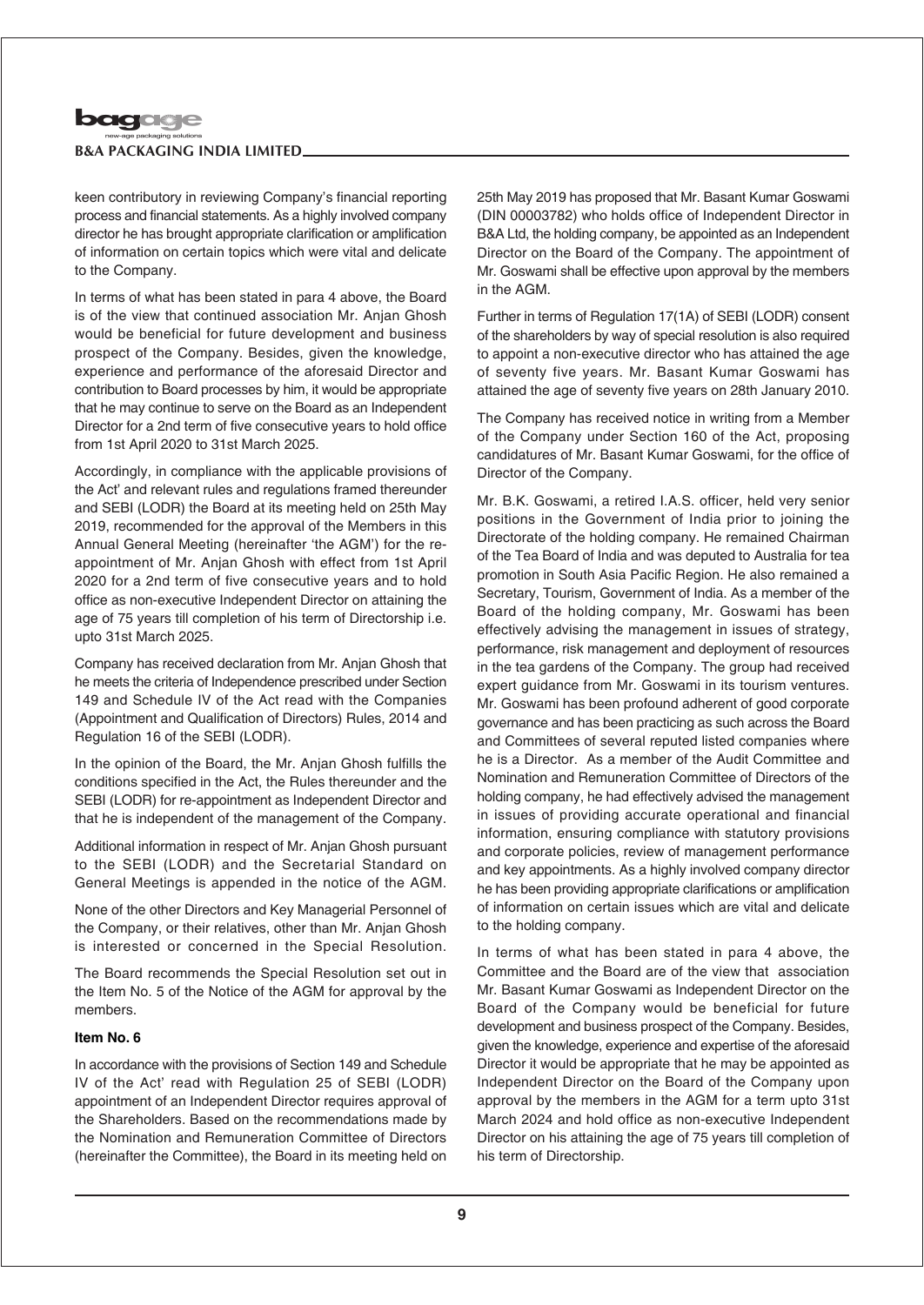

The Company has received declarations from Mr. Basant Kumar Goswami, that he meets the criteria of Independence prescribed under Section 149 and Schedule IV of the Act read with the Companies (Appointment and Qualification of Directors) Rules, 2014 and Regulation 16 of the SEBI (LODR).

In the opinion of the Board, the aforesaid Director fulfills the conditions specified in the Act, the Rules framed thereunder and the SEBI (LODR) for appointment as Independent Director on the Board and that he is independent of the management of the Company.

Additional information pursuant to the SEBI (LODR) and the Secretarial Standard on General Meetings in respect of Mr. Basant Kumar Goswami is appended in the notice of the AGM.

None of the other Directors and Key Managerial Personnel of the Company, or their relatives, other than Mr. Goswami, is interested or concerned in the Special Resolution.

The Board recommends the Special Resolution set out in the Item No. 6 of the Notice of the AGM for approval by the members.

#### **Item No. 7**

Mr. Somnath Chatterjee was appointed as Whole Time Director in the Company with effect from 27th March 2015 for a period of five years upto 26th March 2020 by way of an ordinary resolution passed by the members of the Company at the 29th Annual General Meeting of the Company held on 29th September 2015. An agreement ascribing to the terms and conditions of the appointment including remuneration payable to Mr. Somnath Chatterjee as Whole Time Director was approved by the members in the said meeting and was entered between the Company and Mr. Somnath Chatterjee on 28th October 2015. The terms and conditions of appointment of Mr. Somnath Chatterjee inter alia provided for payment of minimum remuneration and perquisites to him in terms of Section 197 read with Schedule V of the Act' in the event of absence or inadequacy of profits in the Company.

Mr. Somnath Chatterjee was also serving B&A Ltd (holding company) as Managing Director during his appointment as Whole Time Director in the Company. The terms of conditions of appointment of Mr. Somnath Chatterjee in the Company inter alia provided for payment of remuneration as a managerial person from both the companies provided the total remuneration drawn from the Company and the holding company shall not exceed the higher maximum limit admissible under the Act'.

The profit of the Company in terms of section 198 of the Act' for the financial year ended 31st March 2019 was inadequate for payment of combined remuneration of Rs. 45,03,397 (Rs. 12,48,265 from the Company and Rs. 32,55,132 from the holding company) received by Mr. Somnath Chatterjee

from the Company and holding company in the capacity of Whole time Director and Managing Director respectively. However, such combined remuneration paid to Mr. Chatterjee during the financial year ended 31st March 2019 was within the limit of maximum permissible remuneration (Rs. 84 lac) payable in terms of section 197 of the Act' read with Section II, part II of the Schedule V of the Act' in the event of absence or inadequacy of profit, based on the computation of effective capital of the Company as on 31st March 2019.

Section II, part II of the Schedule V of the Act' provides for according of consent of the members by means of ordinary resolution approving the payment of minimum remuneration to a managerial person of a company for a period not exceeding three years in the event of absence or inadequacy of profit in the company provided payment of such remuneration is approved by the Nomination and Remuneration Committee of Directors and Board of Directors of the Company.

The Nomination and Remuneration Committee and Board of Directors of the Company in its meetings held on 25th May 2019 have approved the payment of remuneration to Mr. Somnath Chatterjee from the Company as per schedule contained in the accompanying resolution as minimum remuneration for the financial year ended 31st March 2019 and 31st March 2020; provided the combined remuneration paid or payable by the Company and the holding company to Mr. Somnath Chatterjee during these financial years may exceed the limits as prescribed under Section 197 and 198 of the Act' however, such combined remunerations shall not exceed the limits as stated in Section II, part II of the Schedule V of the Act' and applicable to the Company.

Additional information for the members of the Company as required under section II of part II of the Schedule V of the Act' is given below. None of the other Directors and Key Managerial Personnel of the Company, or their relatives, other than Mr. Somnath Chatterjee is interested or concerned in the Ordinary Resolution.

The Board recommends the Ordinary Resolution set out in the Item No. 7 of the Notice of the AGM for approval by the members.

## **STATEMENT OF INFORMATION FOR THE MEMBERS PURSUANT TO SECTION II OF PART II OF SCHEDULE V OF THE COMPANIES ACT, 2013.**

### **I. GENERAL INFORMATION**

1. Nature of industry:

The Company is engaged in manufacturing and marketing of paper sacks and flexible laminates.

2. Date of commencement of commercial production: 1st April 1989.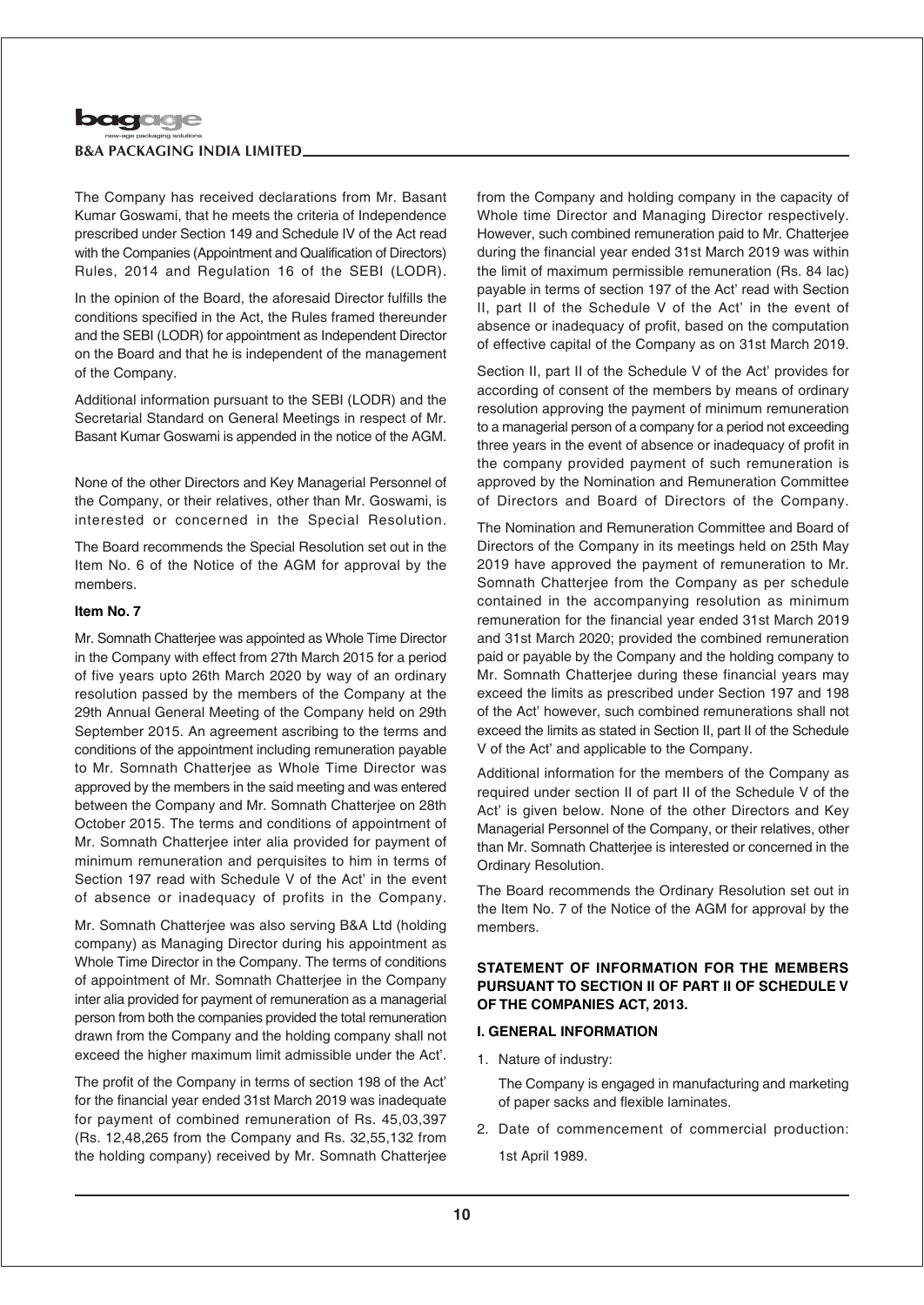

| <b>Standalone Financial Results</b> | Rs. In lac |         |  |  |
|-------------------------------------|------------|---------|--|--|
| Particulars                         | 2018-19    | 2017-18 |  |  |
| Turnover                            | 7237.55    | 7006.57 |  |  |
| Profit after tax                    | 480.04     | 480.07  |  |  |
| Earning per shares                  | 9.68       | 9.68    |  |  |
| Net Worth                           | 2882.64    | 2198.07 |  |  |

3. Financial Performance based on given indicators:

### 4. Foreign investments or collaborations, if any:

The Company does not have any foreign collaboration. Foreign investments in equity shares are listed below:

| <b>Particulars</b>                    | Number of shares<br>as on 31st March<br>2019 | % with respect<br>to total share<br>capital |
|---------------------------------------|----------------------------------------------|---------------------------------------------|
| DRG (UK) Limited<br>(Foreign Company) | 1.00.000                                     | 2.02                                        |

## **II. INFORMATION ABOUT THE APPOINTEE**

1. Background details:

Mr. Somnath Chatterjee, born in 1962, is a commerce graduate. He has more than thirty years of extensive experience in the area of finance, production, human resource and commercial matters, in tea plantation and packaging business. Currently he holds the position of Whole Time Director in the Company and Managing Director in B&A Ltd, the holding company.

2. Past remuneration:

The remuneration paid to Mr. Somnath Chatterjee for the last two financial years from the Company and the holding company, B&A Ltd is detailed below:

| <b>Remuneration including</b><br>value of perquisites and<br>contribution to Provident | 2018-19    | 2017-18    |  |
|----------------------------------------------------------------------------------------|------------|------------|--|
| <b>Fund</b>                                                                            | Rs. in lac | Rs. in lac |  |
| B&A Packaging India Ltd.                                                               | 12.48      | 5.00       |  |
| B&A Ltd.                                                                               | 32.55      | 30.05      |  |
| Total                                                                                  | 45.03      | 35.05      |  |

Total remuneration received by Somnath Chatterjee during the financial year 2018-19 from the Company and holding company is in excess of Rs. 9.99 lac, given, the higher maximum limit of remuneration based on the profitability of the Company for the financial year 2018-19 computed u/s 198 of the Act' payable to him is Rs. 35.04 lac based on the computation of effective capital of the Company as on 31st March 2019, the permissible remuneration as

per Schedule V of the Act' for Mr. Somnath Chatterjee is Rs. 84 lac per annum in the event of absence or inadequacy of profits. Therefore the Company is permitted to pay upto Rs. 84 lac per annum to Mr. Chatterjee as remuneration for the financial years 2018-19 and continue payment of remuneration to him during the financial year 2019-20 upto such higher limit in view of inadequate profits, subject to the approval of the shareholders.

3. Recognition/awards:

Not applicable

4. Job Profile and suitability:

Mr. Somnath Chatterjee, Whole Time Director of the Company, is highly experienced and controls the affairs of the Company as a whole under the direction and supervision of the Board of Directors of the Company. He has successfully and in a sustained way contributed significantly towards growth in the performance of the Company. He has extensive experience in the packaging industry. He is actively involved in the production planning, marketing, formulation of business strategy and business development of the Company.

5. Remuneration proposed:

Details of remuneration proposed for approval of the members in this 33rd Annual General Meeting of the Company are provided in the respective resolution.

6. Comparative remuneration profile with respect to industry, size of the Company, profile of the position and person:

The current remuneration being paid to the Whole Time Director, based on his profile of the position, is lower than the remuneration being paid to companies of comparable size in the industry in which the Company operates.

7. Pecuniary relationship directly or indirectly with the Company, or relationship with the managerial personnel, if any:

Apart from the remuneration and perquisites paid to him as Whole Time Director as stated above and his respective shareholding held directly or indirectly in the Company, Mr. Somnath Chatterjee does not have any pecuniary relationship directly or indirectly with the Company and its managerial personnel.

## **III. OTHER INFORMATION**

1. Reasons for loss or inadequate profits and steps taken or proposed to be taken for improvement:

In the financial year 2018-19 the Company has registered a post-tax profit of Rs. 4.80 cr. The remuneration drawn by the Whole Time Director during the financial year 2018-19 from the Company is within the limits as enumerated in the provisions of section 197 and 198 of the Act'. However, the combined remuneration drawn by Mr. Chatterjee from the Company and the holding company exceeded the higher maximum limit of remuneration based on the profitability of the Company for the financial year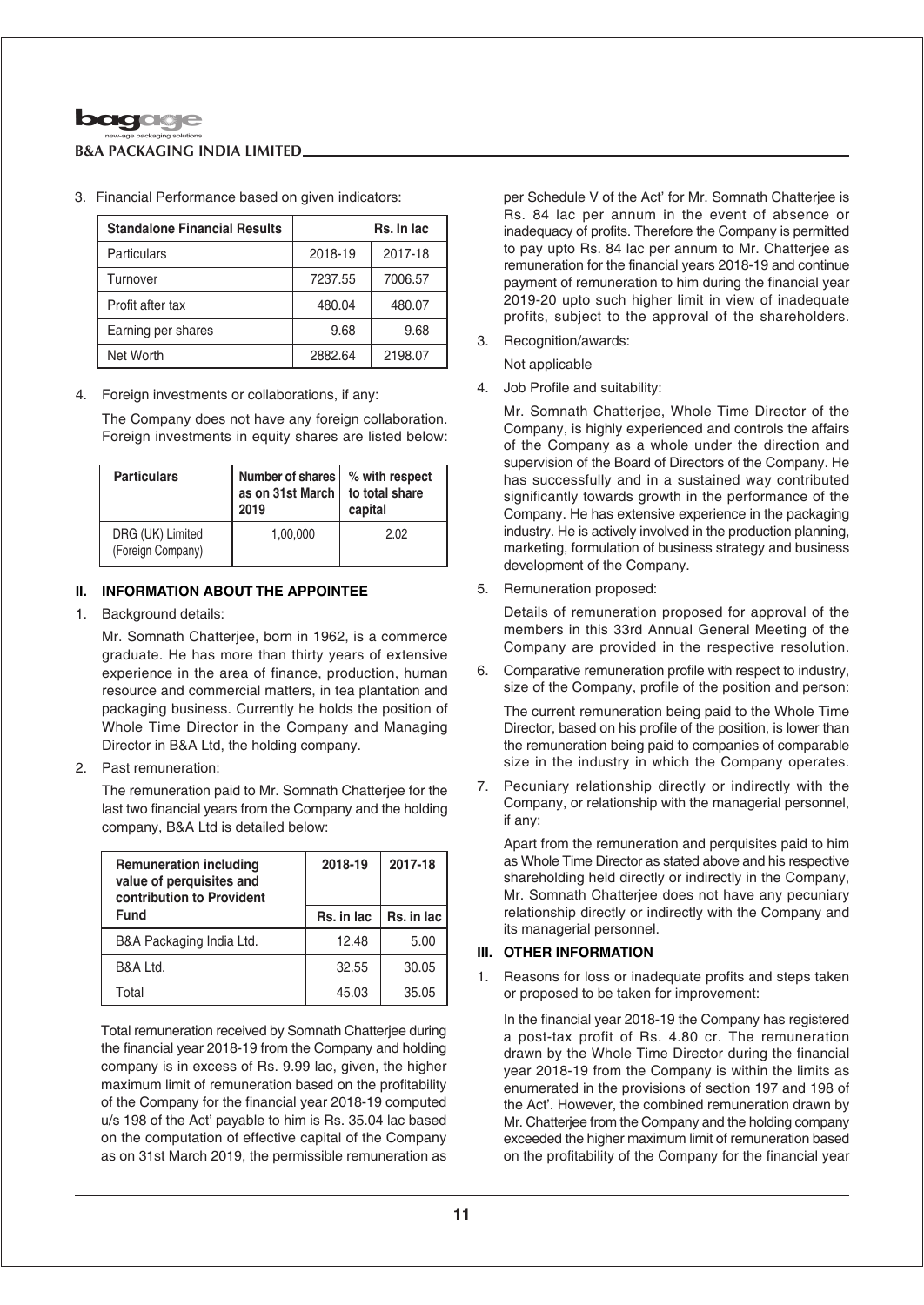

2018-19, computed u/s 198 of the Act'. The proposed remuneration to Mr. Chatteriee is within the maximum permission remuneration as per Schedule V of the Act' based on the computation of effective capital of the Company.

Therefore, the Company continues to earn profits and hence no specific steps are required to be taken for improvement of profitability other than implementation of normal operational and business strategies which would result in improved sales and profitability in the future.

2. Expected increase in productivity and profits in measurable terms:

The Company has earned a post-tax profit of Rs. 4.80 cr. during the financial year 2018-19 and will strive for better profitability in the future.

## **IV. DISCLOSURES**

1. Mr. Somnath Chatterjee received Rs. 12.48 lac from the Company during the financial year 2018-19 as remuneration which included Rs. 6 lac as performance bonus and Rs. 6.48 lac as contribution towards premium for life insurance policy.

- 2. The entire remuneration received by Mr. Somnath Chatterjee during the financial year 2018-19 is variable in nature. The performance criteria for Whole Time Director are available in the Company's website under web-link www.bampl.com/policy/ nomination-remunerationpolicy.pdf.
- 3. The Company entered a service agreement with Mr. Somnath Chatterjee on 28th October 2015 to employ him in the Company in the capacity of Whole Time Director with effect from 27th March 2015 for a period of five years upto 26th March 2020. The notice period under current service contract is 3 months. There is no severance fee.
- 4. Mr. Chatterjee has not been offered any stock options.

By order of the Board of Directors

Place : Kolkata Date : 25th May, 2019

**D. Chowdhury** Company Secretary